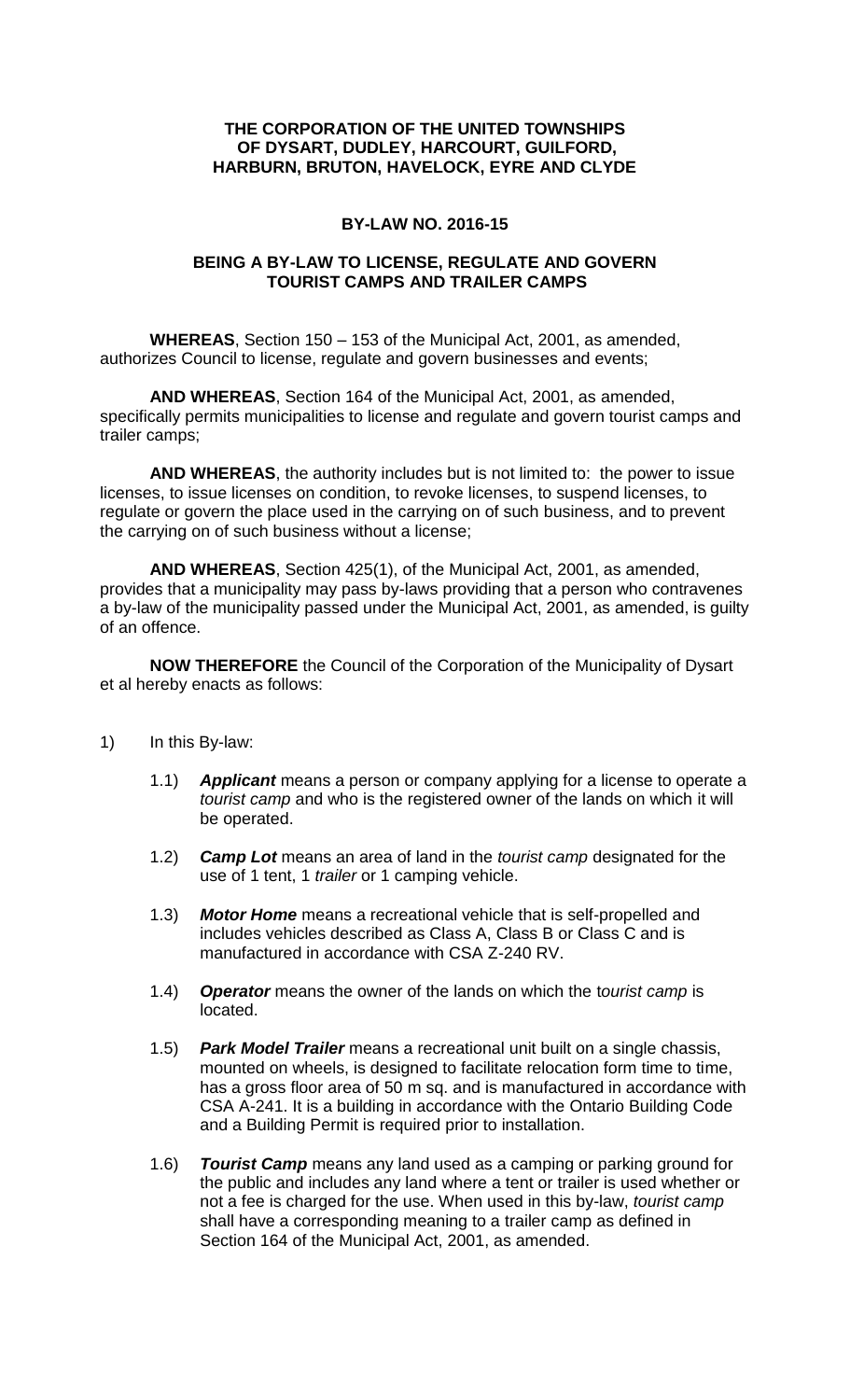- *1.7) Trailer* means any vehicle constructed to be attached and propelled by a motor vehicle and that is capable of being used by persons for living, sleeping or eating, even if the vehicle is jacked up or its running gear is removed and includes but is not limited to a *travel trailer, a park model trailer* or a *motor home.*
- 1.8) *Travel Trailer* means recreational vehicle deigned to be towed behind a motor vehicle by means of a bumper or frame hitch and which is manufactured in accordance with CSA Z -240 RV.

# 2. Licensing Requirements

- 2.1) No person, persons or corporation shall operate a *tourist camp* within the Municipality of Dysart et al without first obtaining a *Tourist Camp* License.
- 2.2) To obtain a license the *applicant* shall submit the following: a) a completed application form; b) a plot plan showing the location and dimensions of all campsites, washrooms, buildings, roadways, sewage disposal facilities and the setbacks to the property line plus any *trailers*, including their dimensions that are located on any previously licensed lots that do not comply with this by-law;

c) the sites shall be numbered for identification;

d) a license fee of \$10.00 per *camp lot*; and

e) if a *camp lot* is to be made available only for a *trailer* that is assessed under the Assessment Act, no license fee shall be charged by the Municipality for that *camp lot*.

- 2.3) A license may be refused if the application or required information is not complete, or if the proposal does not comply with this by-law or any other applicable law.
- 2.4) Where a license has been refused, the *applicant* may appeal the decision to Council, who will hold a hearing and may dismiss the appeal or issue the license provided it complies with all other applicable law.
- 2.5) A license shall be issued for a calendar year renewable on May 1 of each year.
- 2.6) A license may be transferred to a new *operator*.
- 2.7) A license may be revoked at any time for failure to comply with the provisions or regulations of this by-law and the licensee shall not be entitled to a refund.

#### 3) Design Requirements

- 3.1) Every tourist camp shall conform to this by-law, all other applicable Municipal By-laws, including the Municipal Zoning By-law; as well as the Ontario Building Code and all Provincial and Federal Laws.
- 3.2) Every *tourist camp* shall be no less than 4 hectares (9.88 acres) in area.
- 3.3) Every *camp lot* shall have a minimum area of 150 square meters (1600 sq. ft.).
- 3.4) No *camp lot*, *trailer* or structure shall be located closer than 15 meters to any street, 30 meters to any residential zone or 20 meters to any waterbody.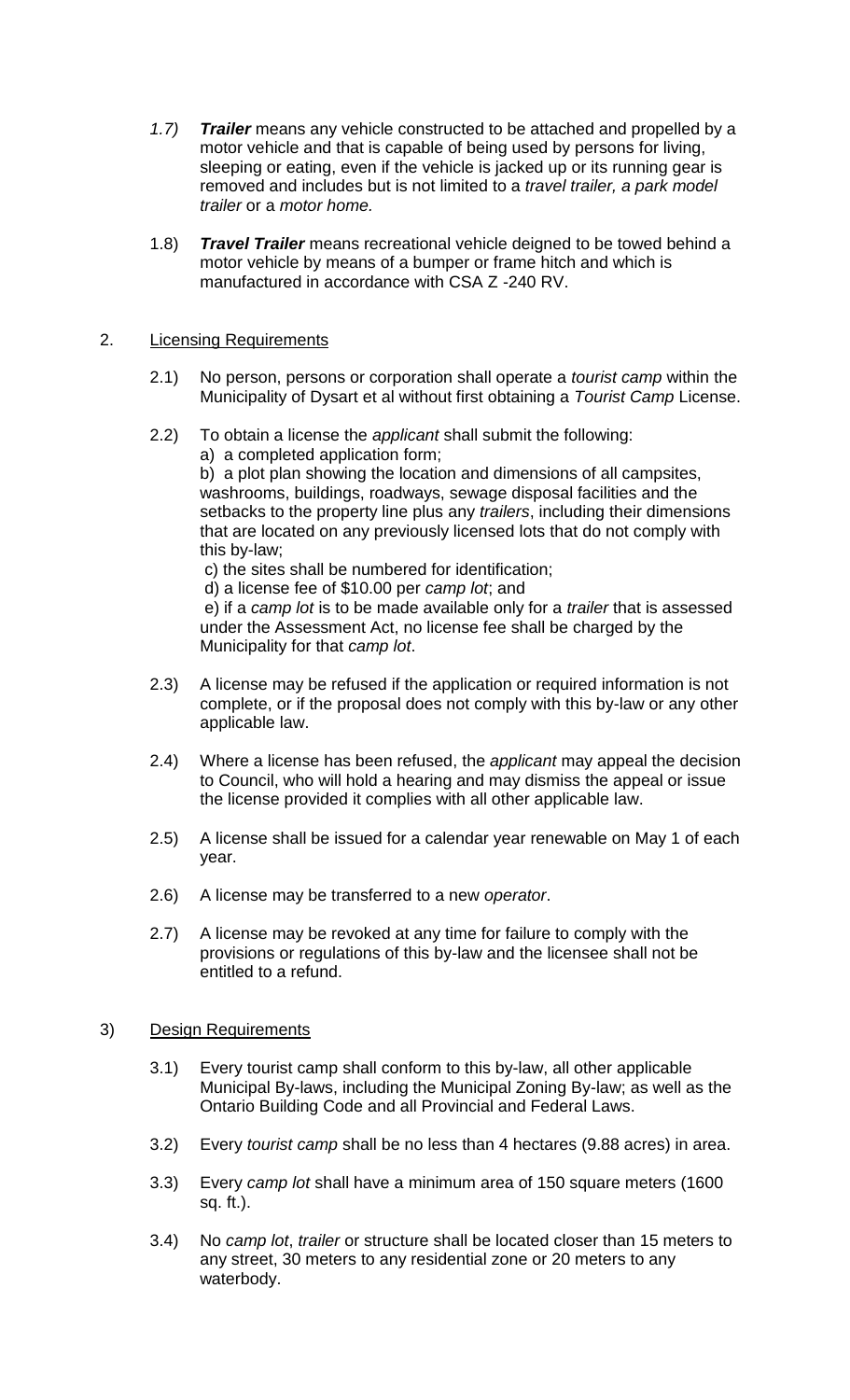- 3.5) All roadways shall have a minimum width of 7 meters. Posted one-way roadways shall have a minimum width of 3.5 meters.
- 3.6) Every *tourist camp* shall be provided with a sanitary sewage system that complies with the applicable legislation and regulations and shall have facilities into which the contents of a *trailer* or camping vehicle holding tank may be discharged.
- 3.7) Every *tourist camp* shall provide suitable washroom facilities in compliance with the current regulations.
- 3.8) Separate washroom facilities shall be provided for men and women and shall be in separate buildings or separated by a sound proof wall. The entrance shall be screened to prevent people from seeing inside.
- 3.9) Every water closet and every shower shall be situated in a private compartment with doors that can be latched from inside.
- 3.10) Every *tourist camp* shall provide potable drinking water.
- 3.11) Every *tourist camp* shall provide an adequate number of garbage or trash containers. The containers must be capable of being easily washed and disinfected and must have tight fitting covers.
- 3.12) The undercarriage, tongue or the wheels shall not be removed from any *trailer* or camping vehicle and they shall be capable of being moved at any time.
- 3.13) No person shall construct any structure, storage building, addition, deck or add-on of any kind unless it is approved by the *operator* and:
	- a) it complies with the current Municipal Zoning By-law;
	- b) it complies with the Ontario Building Code;
	- c) any building that occupies an area of more than 10 sq. meters (108 sq. ft.) requires a Building Permit;
	- d) no addition including the deck shall extend more than 3.6 meters from the *trailer*;
	- e) no addition including the deck shall exceed the length of the *trailer* it is attached to;
	- *f) lot coverage* does not exceed 50% of the area of the *camp lot.*
- 3.14) *Camp lots* are permitted to have 1 storage building, 1 deck and an addition to the *trailer*.

# 4) Operation of Tourist Camp

- 4.1) The *operator* is directly responsible to ensure that all the requirements of this by-law have been met and shall have a responsible supervisor on site at all times when the *tourist camp* is open.
- 4.2) Each *camp lot* shall be occupied for a maximum of 180 days in each calendar year.
- 4.3) Any previously licensed *camp lot* that does not comply with this by-law shall be permitted to remain provided any setbacks that do not comply are not further reduced, the lot size is not further reduced, the lot coverage is not increased and the setbacks for any *travel trailers* is not further reduced. The Municipal Zoning By-law applies to any buildings.